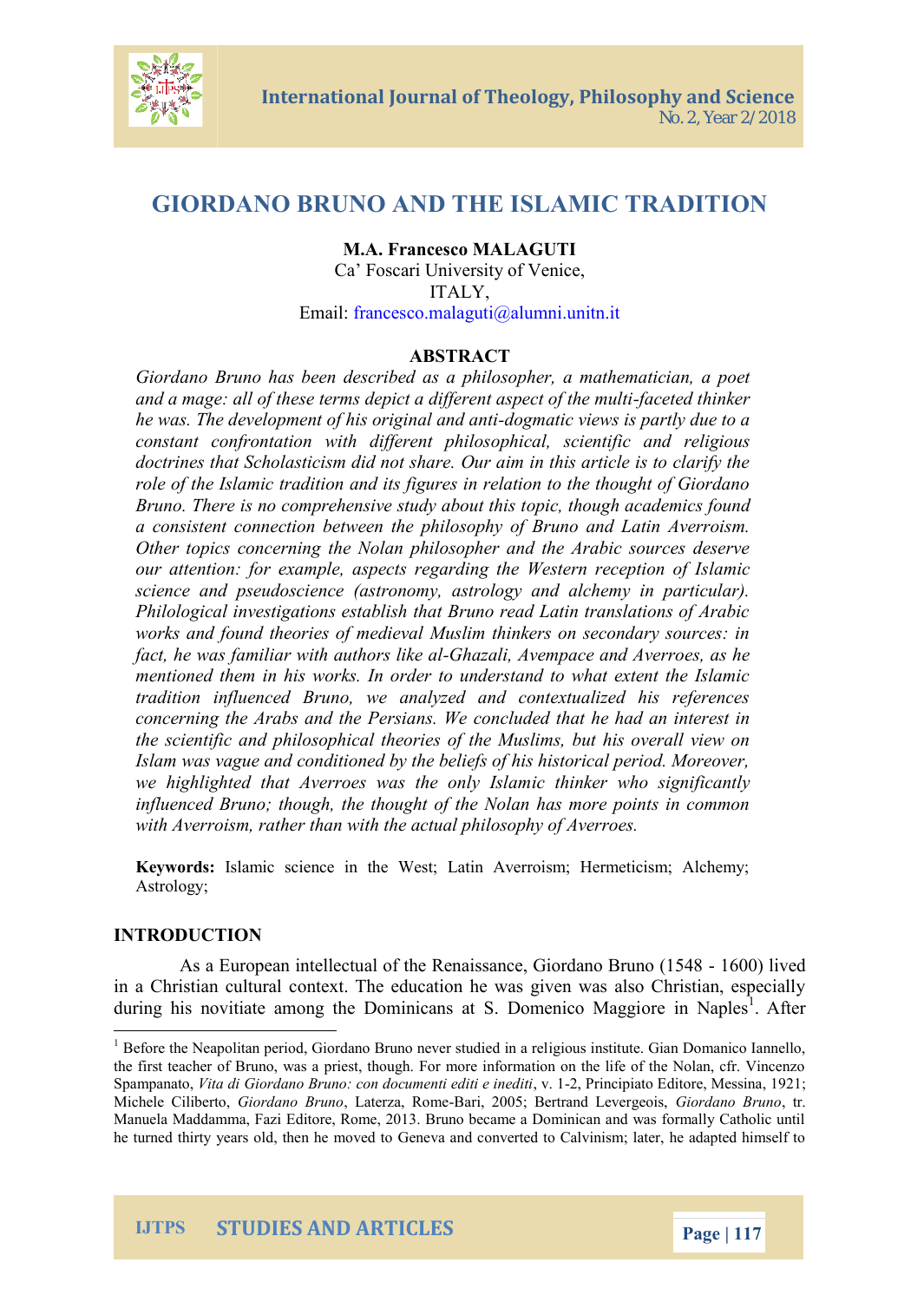

leaving the convent in 1576, the philosopher started a travelling life and had the chance to meet thinkers from all over Europe. His interests in theology, philosophy and science (particularly the "new astronomy" of Nicolaus Copernicus) led him to extend his wisdom beyond the limits of his early education, regardless of the dogmas of Christianity. Apart from that, Bruno also came across themes of the other two major monotheisms.

During the Renaissance, the Latins knew many aspects of Judaism, also because of the presence of Jewish intellectuals at the courts, especially in Italy. Many Christian intellectuals even started to study Hebrew in order to understand religious texts. Indeed, there was a Christian kabbalistic tradition, which was represented by humanists like Giovanni Pico della Mirandola and Francesco Zorzi. Unlike the previously mentioned figures, the Nolan never showed a deep interest in those topics, even though a certain influence is noticeable. In *The Cabala of Pegasus* he mentions the *sephiroth* and aspects of Jewish angelology, but we should keep in mind that in the same dialogue we also find some harsh criticism against the Jewish tradition<sup>2</sup>. On the other side, the Nolan held the Jewish thinker Avicebron in esteem, though he believed he was a Muslim<sup>3</sup>; in fact, in *De la causa*, *principio et uno*, he mentions "a certain Arab called Avicebron, who shows that in a book called *Fons vitae*" 4 . This misunderstanding of Bruno and the Latins derives from the fact that Avicebron was Andalusian: in the Middle Ages, Christians, Jews and Muslims lived together in Andalusia. In that cultural context, a mutual exchange between three different cultures was possible. This also led to the spread of works concerning theology, philosophy and science throughout Europe. Beside the Jewish tradition, the Islamic one had an important role for the Christian world, if we consider the importance that Arab scientists and philosophers had for the Latins<sup>5</sup>.

The Nolan philosopher never visited the Islamic world. Nevertheless, he came across Islam-related themes and studied theories of Islamic intellectuals on primary and secondary sources. For instance, in his *De umbris idearum*, his first relevant philosophical work, he mentions the Muslim philosopher Averroes beside relevant Christian theologians such as Albert the Great and Thomas Aquinas, when he talks about the authors who played a role in his education<sup>6</sup>. As we are going to explain, the thought of Averroes and Averroism

Anglican and Lutheran contexts, as well. Surely, for him the concept of religion had the role of "social glue", as we are going to point out in the next pages about Bruno and Averroes.

<sup>2</sup> Cfr. Giordano Bruno, *Cabala del Cavallo Pegaseo*, edited by Nicola Badaloni, in Id., *Opere italiane*, v. 2, Utet, Turin, 2013, I, p. 438. Bruno defines the Jews as "vile, servile, mercenary people [which are] unable to communicate and be open for a dialogue with people of another lineage, which are bestially hated by them". Also see Id., *Spaccio de la bestia trionfante*, edited by Maria Pia Ellero, in Id., *Opere italiane*, v. 2, III-II, p. 362 (translation by the author): "It seems to me that that Jewish kabbalah is inspired by this [kind of magic], whose wisdom (whoever its discoverer is) is owned by the Egyptians, among which Moses studied". Jewish kabbalah is considered by Bruno as a deviant form of magic, therefore he negatively defines the Jews as "excrements of Egypt" (Ibid., III-II, p. 377), claiming that they simply borrowed a part of the ancient Egyptian wisdom for their purposes.

<sup>3</sup> Cfr. Felice Tocco, *Le fonti più recenti della filosofia del Bruno*, in *Rendiconti della R. Accad. dei Lincei. Classe di scienze morali, storiche e filologiche*, v. 1, n. 7/8 (1892), pp. 529-531.

<sup>4</sup> Giordano Bruno, *De la causa, principio et uno*, edited by Giovanni Aquilecchia, in Id., *Opere italiane*, v. 1, III, p. 678 (translation by the author).

<sup>&</sup>lt;sup>5</sup> For a comprehensive overview about this topic, see: Julio Samsó, "Al-Andalus, a Bridge between Arabic and European Science", in *Alhadra* 1 (2015), pp. 101-125.

<sup>6</sup> Cfr. Giordano Bruno, *De umbris idearum*, in Id., *Opera latine conscripta*, edited by Imbriani-Tallarigo, v. 2, p. 1, Domenico Morano, Naples, 1886, p. 14. In this passage, Bruno mentions "Alulidis" (genitive case), which is a Latinized form of "al-Walid", one of the Arabic names of Averroes.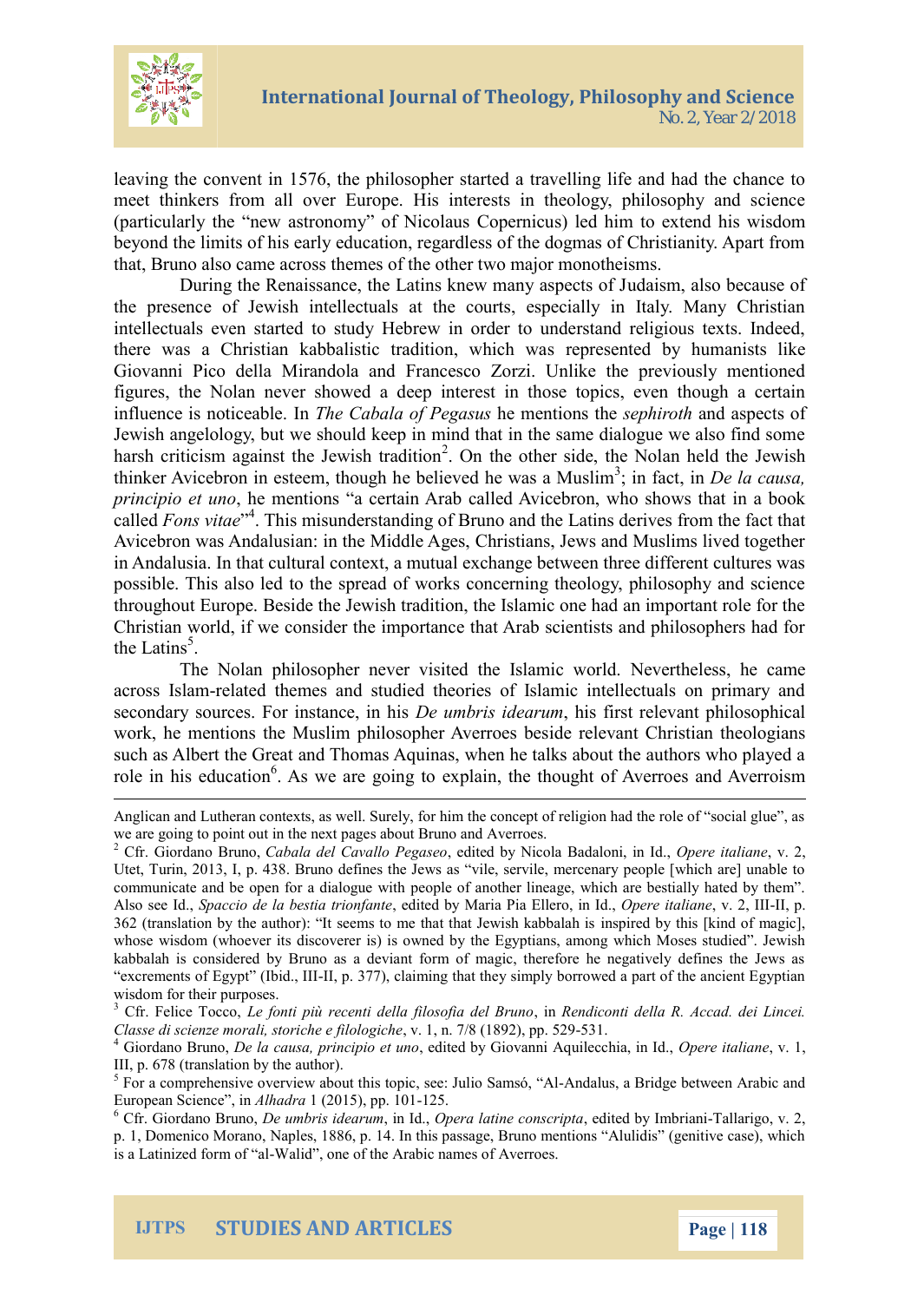

surely played a relevant part in the philosophy of the Nolan, but many other references about Islamic themes and figures can be found in his works. Our purpose is to analyze and contextualize them one by one in order to get an overview of Bruno's knowledge of the Islamic tradition.

## **1. ISLAM AND MUSLIMS**

Before focusing on specific figures like the previously mentioned Averroes, we introduce some general concepts concerning Islam that we found in the works of Giordano Bruno. In order of importance, we start talking about the god of Islam. Bruno mentions Allah in *De Monade* beside gods of other religions*:*

"IEOVAH and ADONAI among the Jews. THEUT among the Egyptians. ORSI among the Mages. SIRE among the Persians. THEOS among the Greeks. DEUS among the Latins. ALLA among the Arabs. GOTT among the Germanic peoples. DIEU among the Gauls. DIOS among the Hispanics. IDIO among the Italic peoples"<sup>7</sup>

It is worth noting that all the names included in this sequence consist in four letters. That might be related to meaningful concepts of esotericism and magic: in particular, the biblical *tetragrammaton* (a divine name consisting of four letters) and the Pythagorean *tetraktys* (a triangular figure consisting of ten points arranged in four rows), which were connected in the kabbalistic tradition. Bruno is not the first who made this connection<sup>8</sup>. What matters to us now is the fact that he believed all religious cults and spiritual traditions to be branches of a single true religion – that is Marsilio Ficino's concept of *prisca theologia*<sup>9</sup>, which also present in the philosophy of Pico and Gemistus Pletho, among the intellectuals of the Renaissance. From that kind of view, different deities share the same role and common roots. Just like Ficino, Bruno inscribes different gods in the cult of Hermes Trimegistus, the ancient prophet who brought his secret wisdom to men in Egypt in an ancient past – at least according to a false myth that humanists made popular among themselves<sup>10</sup>. As we can see

<sup>7</sup> Id., *De monade, numero et figura*, in Id., *Opera latine conscripta*, edited by Francesco Fiorentino, v. 1, Domenico Morano, Naples 1879, V, p. 387 (translation by the author). The names "Ieovah" and "Adonai" consist in four letters, if they are written using the Jewish alphabet. The same goes for "Theut" and "Theos", if we use the Greek letter theta.

<sup>&</sup>lt;sup>8</sup> About the relationship between Jewish kabbalah and Pythagoreanism, see the following studies: Moshe Idel, "Johannes Reuchlin: Kabbalah, Pythagorean Philosophy and Modern Scholarship", in *Studia Judaica* 16 (2008), pp. 30-55; Frances Amelia Yates, *Giordano Bruno and the Hermetic Tradition*, Routledge and Kegan Paul, London, 1964, p. 146 ff. In his *De arte cabalistica*, German kabbalist Johannes Reuchlin (1455 - 1522) explicitly connected the tetragrammaton with the tetraktys. Bruno never mentions Reuchlin explicitly, though philologist Felice Tocco claims that the philosopher knew the works of this kabbalist. Cfr. Felice Tocco, *Le fonti*, p. 534.

<sup>9</sup> Cfr. Marsilio Ficino, *The Philebus Commentary*, tr. M. J. B. Allen, University of California Press, Berkeley 1975, pp. 142-144: "Why everybody call God by four letters? The Hebrews by the four vowels "he ho ha hi"; the Egyptians by "*Theuth"; the Persians by "Syre"; the Magi by "Orsi" whence "Oromasis"; the Greeks by "Theos"; ourselves by "Deus"; the Arabs by "Alla"; Mahomed by "Abgdi". Again we accepted "Jesu" from Gabriel […] Surely such diverse races would not otherwise have agreed on the one name of the unknown God, unless they were divinely inspired? And if they received it from Adam, it was by divine inspiration they received that name rather than others*." We find it natural to make a comparison with the previously quoted passage of *De Monade*. In the writings of Bruno, the implicit references to *De vita coelitus comparanda* and other works by the Tuscan neoplatonist are many. The Nolan was even accused of plagiarism in 1583 at Oxford: George Abbot claimed that his lectures on the immortality of the soul and on the quintuple sphere were based *verbatim* on Ficino's writings.

<sup>10</sup> Cfr. Frances Amelia Yates, *Giordano Bruno and the Hermetic Tradition*, ch. XXI (*After Hermes Trismegistus was dated*). In 1614, philologist Isaac Casaubon dated the *Corpus Hermeticum* and proved that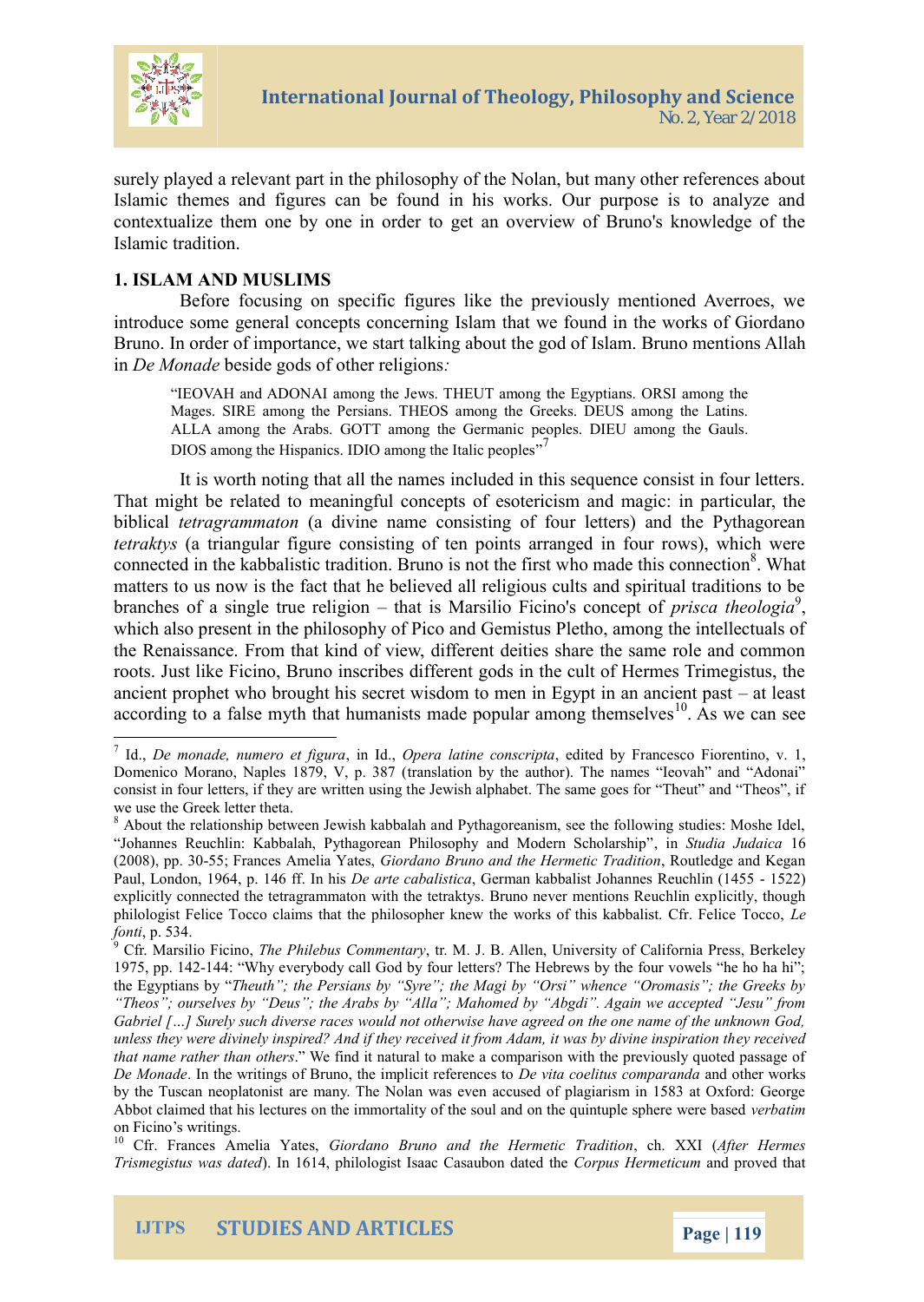

by the previous quote, Allah is included in this syncretic view, as well: seemingly, Bruno does not distinguish the god of the Arabs from the others; in his perspective, they represent the same god – the god who revealed the truth to men in different cultures. This also explains why the Nolan counted Muhammad among figures prophets and notable men who have nothing to do with Islam, though they all represent people to whom the divine revealed himsel $f<sup>11</sup>$ . In the works of Bruno, we can also find references to the Arab phoenix. In the Arabic and Persian medieval world, the phoenix was a symbol for the divine essence or the search for the divine, though the origin of this figure is pre-islamic. The phoenix became a popular symbol in the Western world, as well. As other authors did in the Renaissance, Bruno used it as a literary figure and even wrote a poem on the Arabic mythological beast. It would be exaggeration to relate the presence of the phoenix in the writings of Bruno to the knowledge of Arab sources, though $^{12}$ .

A further relevant aspect concerning Islam in the works of Bruno is the awareness of the distinction between Sunni and Shia Muslims, the two main religious branches of Islam*.* In the *Ash Wednesday Supper* we can find a reference about this topic in a praise to Elisabeth I, queen of England:

""[Elisabeth and other English politicians] can extinguish and banish darkness with the light of their great culture and, with the warmth of the loving courtesy, they can civilize and purify every rudeness and rusticity that can be found not only among Britons, but also among Shias, Arabs, Tartars, cannibals and antropophagists."<sup>13</sup>

Firstly, we point out that the "Shias" are distinguished by the "Arabs": by this last broad term, Bruno is probably referring to Sunnis, as they represent the majority of Muslims and the main pole of Islam. The opinion of the Nolan about Muslims in this passage seems to be negative, as he mentions them beside "barbarian" peoples. This is apparently confirmed in the so-called "hermetic lament" in *The Expulsion of the Triumphant Beast*:

"Egypt, of your religions only fables will remain, and they'll also be discredited by the future generations: the only thing that will tell them about your pious actions will be the letters



hermetic texts were written in post-Christian times. This discovery undermined the myths about Egypt and Hermes Trismegistus; it did not take effect immediately, because some intellectuals ignored or refused it. We point out that the echo of the hermetic texts in the Reinassaince was not so strong as Frances Yates claims in his study.

<sup>&</sup>lt;sup>11</sup> Cfr. Giordano Bruno, *De lampade combinatoria lulliana*, in Id., *Opera latine conscripta*, edited by Tocco-Vitelli, v. 2, p. 2, Le Monnier, Florence 1890, p. 240. Beside Muhammad, Bruno mentions prophetic figures like Hermes Trimegistus, Moses and Zoroaster, but also historical figures like Plato and Romulus.

<sup>12</sup> Bruno mentions the phoenix in the *Expulsion of the Triumphant Beast* (I, III) and in the *Heroic Frenzies* (I, V). Cfr. Id., *Gli eroici furori*, edited by Nicoletta Tirinnanzi, BUR, Milan, 2015, I-V, p. 202:

<sup>&</sup>quot;Unico augel del sol, vaga Fenice,/Ch'appareggi col mondo gli anni tui,/ Quai colmi ne l'Arabia felice,/ Tu sei chi fuste, io son quel che non fui./ Io per caldo d'amor muoio infelice;/ Ma te ravviv'il sol co' raggi sui./ Tu bruggi 'n un, ed io in ogni loco;/ Io da Cupido, hai tu da Febo il foco./ Hai termini prefissi/ Di lunga vita, e io ho breve fine,/ Che pronto s'offre per mille ruine;/ Né so quel che vivrò, né quel che vissi:/ Me cieco fato adduce,/ Tu certo torni a riveder tua luce."

In the Renaissance, the phoenix was a symbol in alchemy and in literature – we can find it in the writings of notable Italian authors such as Ludovico Ariosto, Torquato Tasso and Francesco Petrarca. Furthermore, printers like Aldo Manuzio used to represent the phoenix in frontispieces. Cfr. Francesco Zambon & Alessandro Grossato, *Il mito della fenice in Oriente e in Occidente*, Marsilio, Venice, 2004.

<sup>13</sup> Giordano Bruno, *La cena de le ceneri*, edited by Augusto Guzzo, Mondadori, Milan, 2012, II, p. 55 (translation by the author). By mentioning "Britons", Bruno is probably referring also to the conflict between Puritans and Anglicans; the philosopher held the queen in esteem, and then he was pro-Anglicanism.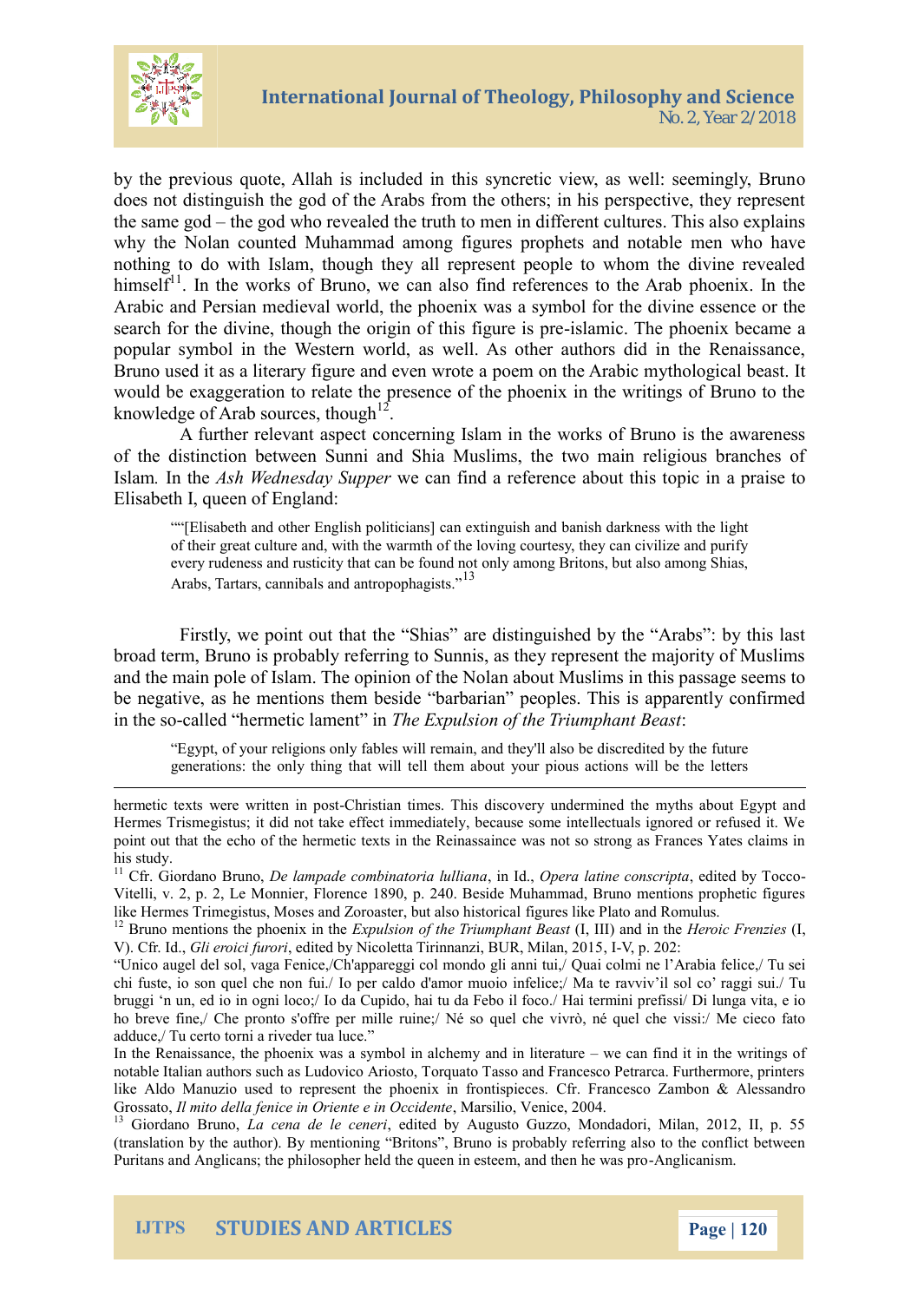

which are carved in stones, which won't tell anything about gods and men [...], but about Shias and Indians, or other similar savages"<sup>14</sup>

One of the most important implications of Bruno's thought is the rejection of any "scale of nature" on the basis of which a certain being is somehow inferior to another. In fact, if God's creation is infinite, as the philosopher claims, then it is impossible to establish a hierarchy of being<sup>15</sup>: then, man does not have a central position in the cosmos. A further consequence of this perspective is that an ethnic group cannot be inferior, neither superior to another. When the Nolan calls the Arabs and the Shias "savages", he does not mean that they are subhumans or something like that; in our opinion, he rather wanted to highlight their diversity compared to the Europeans, from an anthropological point of view<sup>16</sup>.

Apart from the differencies between the East and the West and their respective peoples, we already claimed that the cultural environments of these two worlds were both influenced by the works of intellectuals belonging to the tradition of the Arabs – some living in the medieval al-Andalus, some others not. We introduce them in the next paragraphs.

#### **2. ASTROLOGY**

Firstly, it is worth to mention the influence of the Islamic astrological tradition on the West. Islamic astrology was known in Europe especially from the  $12<sup>th</sup>$  century onwards, after the spread of the work *De magnis coniunctionibus* by Albumasar (787 - 886), a Persian author whose real name was in fact Abu Maʿshar. We shall remember that originally astronomy and astrology were indistinguishable: hence, in the theories of Albumasar we find the scientific concepts of determinism and naturalism. Beside of that, in his thought we can find superstitious beliefs, as well: Albumasar believed in the connection between the celestial phenomena of nature and the wordly affairs of men. His view has been summarized

<sup>14</sup> Id., *Spaccio*, III-II, p. 364 (translation by the author).

<sup>&</sup>lt;sup>15</sup> In the philosophy of Bruno, creation is necessarily infinite. Claiming that God created a finite number of beings would mean that the divine power is also finite – which is unacceptable for the Nolan, for he considered God to be perfect and almighty. Cfr. Miguel Angel Granada, "Il rifiuto della distinzione fra *potentia absoluta* e *potentia ordinata* di Dio e l'affermazione dell'universo infinito in Giordano Bruno", in *Rivista di storia della filosofia* 49-3 (1994), pp. 495-532.

<sup>&</sup>lt;sup>16</sup> An example of the anthropological perspective of Bruno and the concept of diversity is present in the following minor work: Giordano Bruno, *De principiis rerum, elementis et causis*, in Id., *Opera latine conscripta, edited by Tocco-Vitelli, v. 3, Le Monnier, Florence, 1891, p. 555:* "*Sic etiam complexiones hominum in diversis locis diversae. Germani habent corpora generaliter proceriora, fortiora, bene colorata, sed tarda et gravia; Hispani generaliter breviora, sicciora, decolora, sed agilia. Ingenium quoque diversum est, quod hanc corporis diversitatem consequitur. Similes Hispanis hi qui habitant regiones magis australes, ut Mauri, Arabes […]*". The term "complexio" (which means more or less "physical structure") is present also in the *Cabala of Pegasus*, in which Bruno writes that the main difference between humans and animals is due to their respective atom-structure; there is no inferior or superior being, though. The same perspective can be applied to the debate on the native Americans. Cfr. Massimiliano Traversino, *Sovranità in controluce. Bruno, Gentili e il dibattito cinquecentesco sulla condizione dei nativi americani*, in Id. (eds.), *Verità e dissimulazione. L'infinito di Giordano Bruno tra caccia filosofica e riforma religiosa*, Editrice Domenicana Italiana, Naples, 2015, pp. 472- 473: "*In a debate like the one which has arisen after the meeting of Europeans and native Americans, there were two main possible tendencies: on one side, the claim of animality and bestiality could be adopted to neglect them a full human nature and consider them as "natural slaves" […] it was possible to claim, in contrast, that all peoples from all over the world share a "common bloodline". Ultimately, Bruno did not agree on either of those positions. If, of the first one, he did not share at all the idea of inferiority of the natives, he actually did not accept neither the second one. He rather believed in the diversity of those people, in contrast with the concept of inferiority*."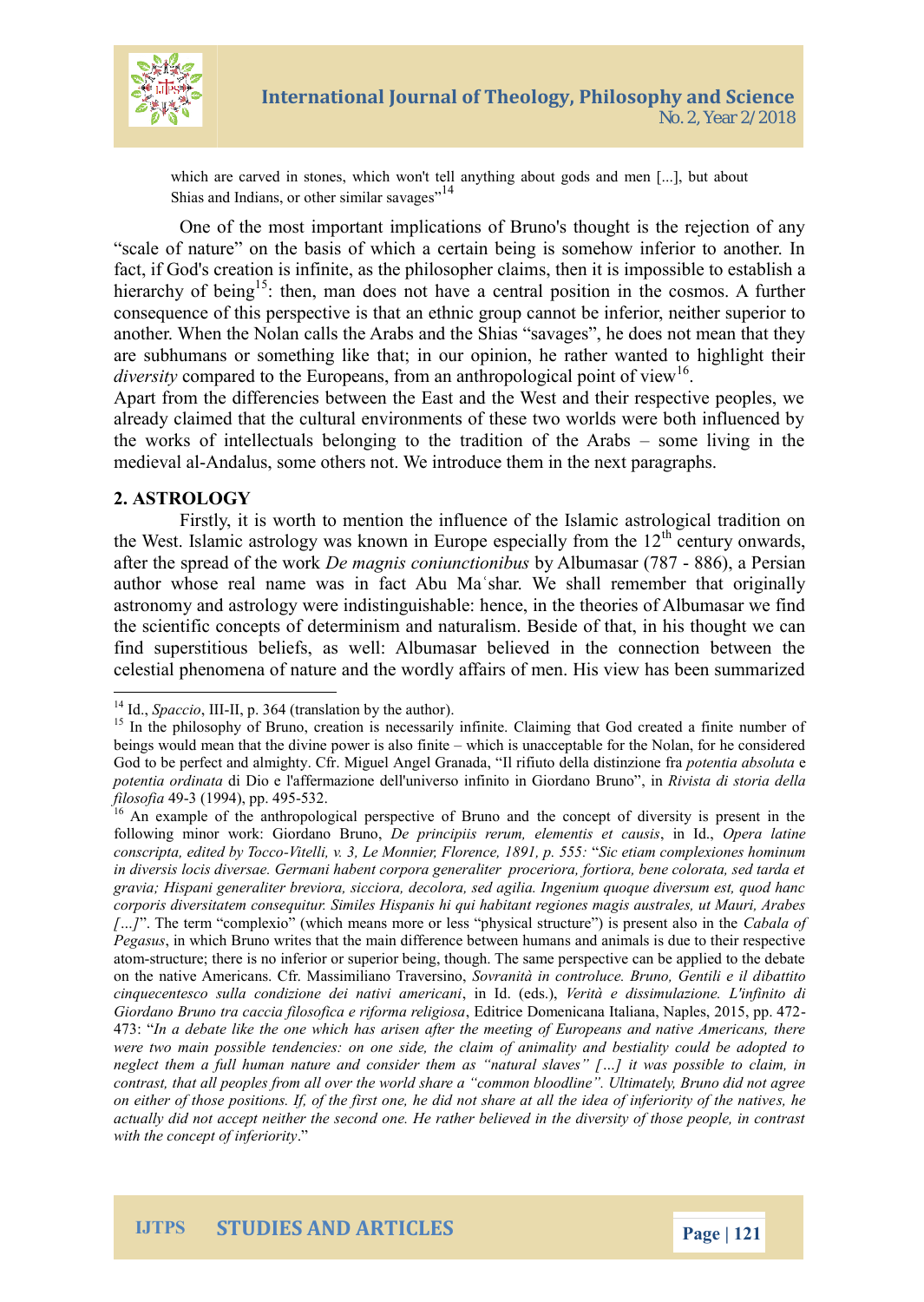

quite well by Ibn Khaldun, one of the most important Arab historiographers of the Middle Ages. Here below we give his significant account on astrology:

"Astrologers, in making forecasts concerning dynasties, base themselves upon astrological judgments. For matters of general importance such as royal authority and dynasties, they use the conjunctions, especially those of the two superior planets. […] The conjunctions of the two superior planets are divided into great, small, and medium. The great conjunction is the meeting of the two superior planets in the same degree of the firmament, which reoccurs after 960 years. […] The great conjunction indicates great events, such as a change in royal authority or dynasties, or a transfer of royal authority from one people to another. The medium conjunction [indicates] the appearance of persons in search of superiority and royal authority. The small conjunction [indicates] the appearance of rebels or propagandists, and the ruin of towns or of their civilization".<sup>17</sup>.

As Ibn Khaldun claims, the political implications of astrological theories led humanists to incorporate eschatological and fatalist beliefs into their concept of history. This does not apply only for the medieval Islamic world, but also for the West during the Renaissance. In the specific case of Bruno, a connection between astrology and Hermeticism is quite evident in a passage of *The Expulsion of the Triumphant Beast* that we already quoted before:

""[Hermes Trismegistus is speaking to his disciple through Sofia.] Asclepius, do you see these animated statues, full of meaning and spirit, which make those actions and many worthy [other actions]? I mean these statues, which can foretell future events, cause disease, cure, joy and sadness to moods and human bodies in accordance with what they deserve? Oh Asclepius, don't you know that Egypt is the reflection of the sky and, to be exact, the colony of all the things, which are ruled and applied in the sky? To tell the truth, our land [Egypt] is the world's temple. But alas, there will come a time when Egypt will seem to have been in vain lover of the deity: because the deity will move back to the sky through trasmigration and leave Egypt desert and this divine throne will be widow of every religion, for it has been abandoned by the presence of the gods, for there stranger and barbaric peoples without religion, mercy, law or any cult will dominate. Oh Egypt! Egypt, of your religions only fables will remain, and they'll also be discredited by the future generations: the only thing that will tell them about your pious actions will be the letters carved in stones, which won't tell anything about gods and men anymore but Shias and Indians, or other similar savages (because they will be dead and the deity will be transmigrated to the sky)<sup> $,18$ </sup>

In the hermetic lament, wars and changes in dynasties are not the only events determined by astral influences: the rise and the fall of religions is involved, as well. Here we have a description of Hermes Trismegistus' death and its consequences for humanity, which are both spiritual (the loss of wisdom) and political (the rise of barbarians). For our part, we consider these "fatalistic" descriptions as a part of the imaginary of the Renaissance. Bruno was not an astrologer, but he was fascinated by the astrology-related topics of Hermeticism, probably because they depicted a history of human culture. As he read the works of Marsilio Ficino and Cornelius Agrippa, Bruno probably knew also the *Picatrix* (*Kitab ghayat al-hakim*), a book of magic and astrology.

In the thought of the Nolan, the kind of "apocalypticism" we talked about is not the only topic in relation with astrology, as we are going to point out. The main concept behind *The Expulsion of the Triumphant Beast* may be connected to astrological beliefs. In the plot

<sup>&</sup>lt;sup>17</sup> Ibn Khaldun, *The Muqaddimah*, tr. Franz Rosenthal, v. 2, Routledge & Paul, London, 1958, pp. 212-213. Actually, Ibn Khaldun summarized Albumasar's *Book of conjunctions* in order to criticize him (and astrologers in general).

<sup>18</sup> Giordano Bruno, *Spaccio*, III, pp. 363-364 (translation and italics by the author).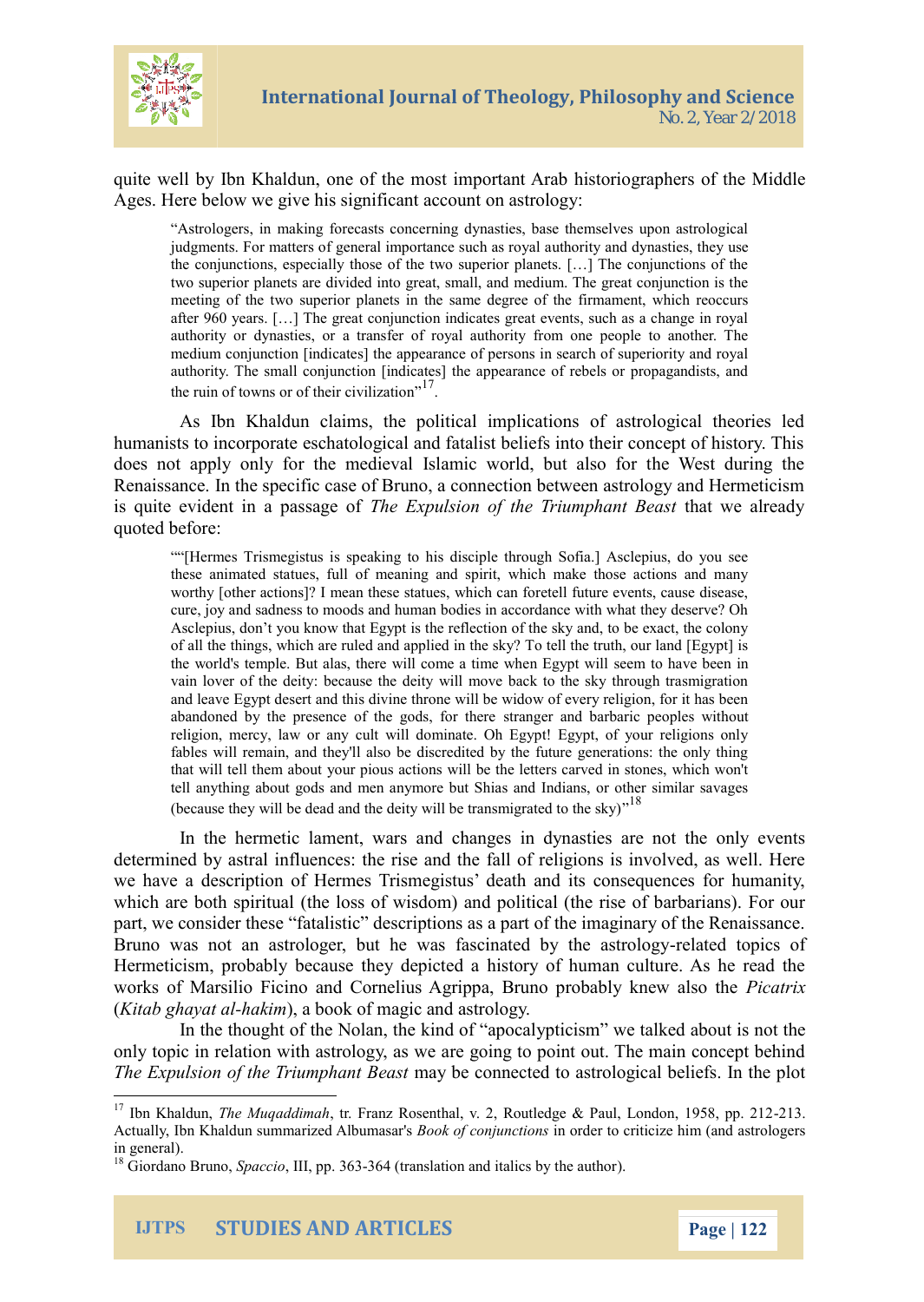

of the dialogue, the "triumphant beast" possibly symbolizes a constellation. The *dramatis personae* talk about vices placed in the sky; those vices shall be replaced by virtues in order to promote a moral revolution: again, we find the idea of heavenly bodies influencing the life of men on earth, though this is expressed only implicitly<sup>19</sup>.

A further example of the influence of astrology in Nolan philosophy are so-called wheels of memory, which can be found in *De umbris idearum*<sup>20</sup> and other works on mnemotechnics: they show figures of astrological decans. Though, the weels of Bruno are different than the decans, as their main function is to make complex associations: they loose the symbolic meaning of the decans to get a more practical and rational use in relation with memory and language, which is almost in line with the exclusively mathematical approach of Copernican astronomy for some aspects (though, the Nolan criticized the theoretical approach of mathematics at least in *Mordentius*, *De Mordentii circino*, *The Ash Wednesday Supper* and *Articuli contra mathematicos*).

## **3. ASTRONOMY**

While astrology influenced Bruno's ethics, mnemotechnics and concept of history, astronomy played a role in the development of his physical and cosmological doctrines. Regarding these topics, Bruno referred again to the theories of Albumasar, who was also an astronomer<sup>21</sup>. In *De immenso*, his final work on the infinity of the universe, he wrote:

"Before these Italian astronomers, also Albumasar, among the Arabic peripatetics, believed that comets move above Venus. […] Other people believe that there was a new star above Saturn which showed itself in the months of October and November; I've read their observation just as it has been made by the astronomers of Uraniborg.<sup>22</sup>

This is a clear example of Bruno's criticsm against Aristotelianism. The Stagirite denied the possibility of the presence of comets beyond the sublunary sphere: from his perspective, a comet cannot move within the celestial spheres, for linear motion and corruption are sings of imperfection characterizing the sublunary spheres. Bruno believes that Albumasar was a peripatetic, but he was not. The Persian astronomer borrowed Aristotelian theories concerning physics and cosmology, but his opinion on comets was not "peripatetic" at all. It was in line with the discoveries of Tycho Brahe, the Danish astronomer who observed the transit of comets in 1577 and 1585 in the observatory of Uraniborg; at the time, Tycho Brahe was the first to deny the existence of celestial spheres. To Bruno, those observations were the final empirical confirmation to his doubts about Aristotelian cosmology. Other Muslim astronomers quoted by Bruno are the Arab al-Battani (c. 858 - 929) and the Persian Jabir ibn Hayyan (c. 721 - c. 815), also known as Geber in the Western

<sup>&</sup>lt;sup>19</sup> Cfr. Eugenio Garin, *Lo zodiaco della vita. La polemica sull'astrologia dal Trecento al Cinquecento*, Laterza, Rome-Bari, 2007, pp. 122-126. Eugenio Garin suggests that astrology influenced Bruno's thought (particularly referring to mnemotecnics). Our considerations are a development of this line of thinking.

<sup>&</sup>lt;sup>20</sup> The third part of *Ars memoriae* contains various descriptions of astrological figures with references to heavenly bodies. Bruno does not mention Albumasar, neither the *Book of conjunctions*, though.

<sup>&</sup>lt;sup>21</sup> Astronomy and astrology were closely linked in the Middle Ages and even more particularly in the Renaissance, as Garin points out. Cfr. Eugenio Garin, *Lo zodiaco della vita* (translation by the author): "[…] in the age of the Renaissance, within astrology there was a clear distinction between two aspects […] which were often overlapped by the only term *astrologia*: the first aspect concerns religion and supestition, the second one is critical-scientific. In that way, predictive astrology […] was finally isolated and defeated once and for all by mathematic astrology, i.e. the actual astronomy [...]"

<sup>22</sup> Giordano Bruno, *De innumerabilibus, immenso et infigurabili*, in Id., *Opera latine* c*onscripta,* edited by Fiorentino, v. 1, p. 1, Domenico Morano, Naples 1879, pp. 52-53 (translation by the author).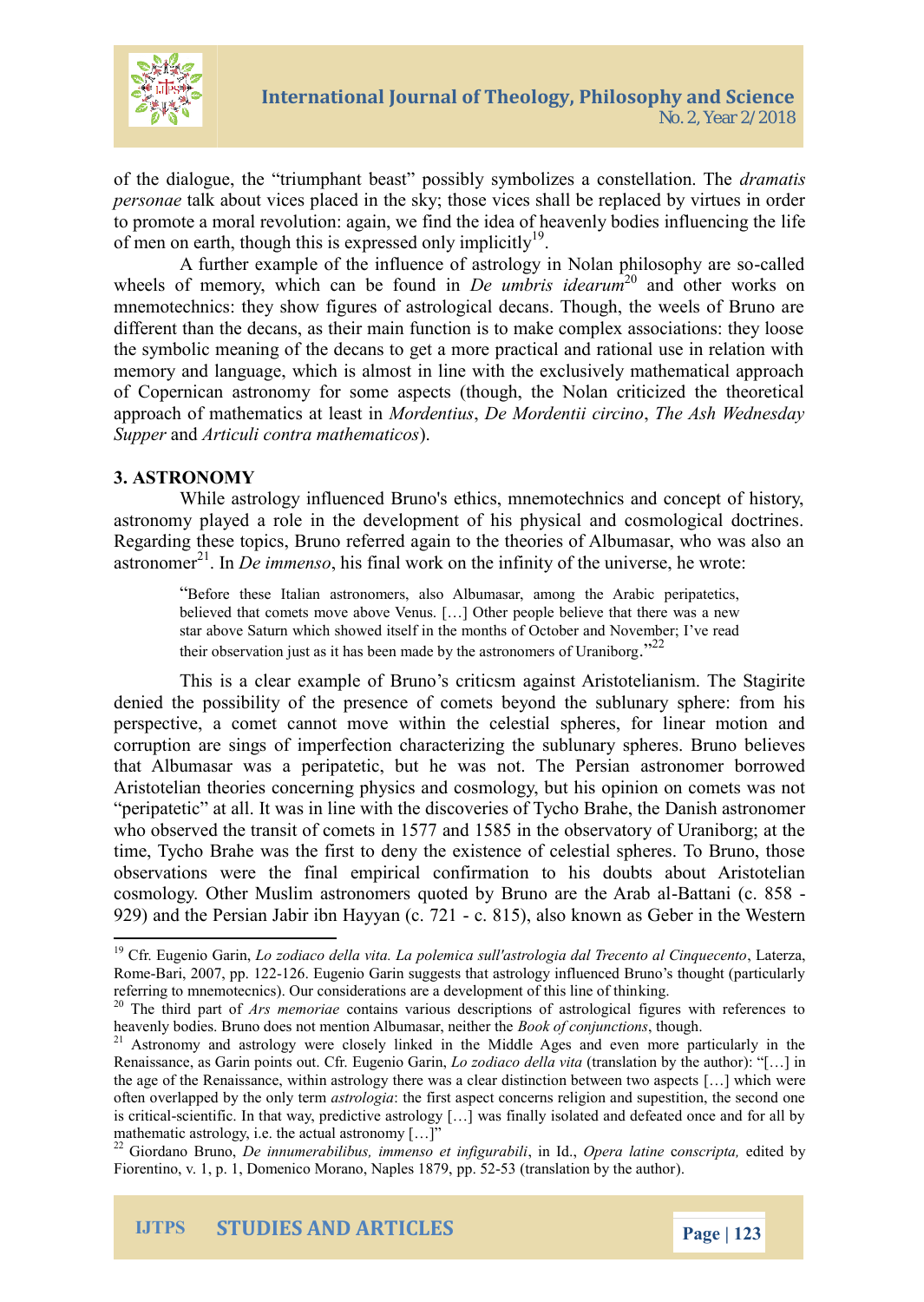

world<sup>23</sup>; though, their astronomical theories played a minor role in the thought of the Nolan, if compared to those of Copernicus and Tycho Brahe.

## **4. ALCHEMY**

Nevertheless, Geber was still an authority in alchemy and Bruno considered him the founder of this discipline, beside Hermes Trismegistus:

"So this work must be led in accordance with the doctrine of Hermes and Geber. The matter of all metals is Mercury: lead belongs to Saturn, tin to Jupiter, iron to Mars, gold to the Sun, Bronze to Venus, silver to the Moon."<sup>24</sup>

In this and other passages of the *Candelaio* we find references to the alchemical belief that celestial bodies exercise a dominion on the metals of Earth without any physical contact – not a kind gravitational theory, but still a modern approach to physics. Alchemists applied this principle also to medicine and it is no coincidence that, further on the same quote, Bruno mentions the Persian polymath Ibn Sina (980 - 1037), also known as Avicenna. His *Canon of medicine* and his commentaries on Aristotelian works were extremely important for the scholastics. Though, it seems that Bruno was not influenced by the philosophy of Avicenna, as he never talked extensively about his thought<sup>25</sup>.

Intentions are the objects of linguistic significations. In the *Book of healing*, the Persian philosopher makes a distinction between the "first notion of intention" (i.e. the sense of a term or sentence) and the "second notion of intention" (i.e. the property that a term or sentence acquires when it is used in attaining knowledge). On this



<sup>&</sup>lt;sup>23</sup> There was a Latin "Geber" and a "Geber" whose real name was Jabir ibn Aflah al-Ishbili, an Andalusian astronomer. We believe that Bruno is referring to the "Geber" corresponding to Jabir ibn Hayyan. His source is Pico, who criticized both Geber and al-Battani in a text against astrology. Cfr. Giovanni Pico della Mirandola, *Disputationes adversus astrologiam divinatricem*, edited by Eugenio Garin, Vallecchi, Florence, 1942, II, p. 324. Regarding al-Battani, he was also known by Nicolaus Copernicus, who quoted him twentythree times in his *De revolutionibus orbium coelestium*. Cfr. Nidhal Guessoum, "Copernicus and Ibn al-Shatir: Does the Copernican Revolution have Islamic Roots?", in *The Observatory* 128 (2008), pp. 231-239. Bruno mentions al-Battani in the *Ash Wednesday Supper* under the name of "Machometto Aracense" with reference to the problem of the variation of equinoxes. We identify him with al-Battani, for "Machometto" derives from Muhammad (one of his prenames) and he lived in al-Raqqah, whence derives "Aracense"; cfr. Giordano Bruno, *Cena*, I, p. 32. In *De immenso*, Bruno writes that the estimations of the diameters of the sun and the moon given by al-Battani, Ptolemy and Geber are wrong. Cfr. Id., *De Immenso*, III-V, p. 167: "Audio Bathen Machilinensem inter praecipuos mathematicos referre ad instrumentorum super ea re suspicionem quod Ptolemaeus, Geber et Albategni erraverint (ut ipse multis versuum millibus ostendit) circa quantitatem diametrorum solis et lunae."

<sup>&</sup>lt;sup>24</sup> Id., *Candelaio*, edited by Giorgio Bàrberi Squarotti, Einaudi, Turin, 1964, I, XI, pp. 34-35. On the same topics, see also: Ibid., III, I, pp. 56-57. Bruno also talks about certain "Arab astrologers" who tried in vain to extract gold from every metal, for they believed gold to be the spirit of all metals. The Nolan, who agrees primarily with the doctrines of Llull and Geber, considers the theory of those Arabs to be false and makes a distinction between four different categories of metals (instead of one), each of which has its own spirit. Cfr. Id., *De Monade*, V-III, p. 397.

<sup>&</sup>lt;sup>25</sup> Avicenna is mentioned other three times in the works of Bruno. In a praise of Paracelsus, the Persian philosopher is listed beside Galen as an *auctoritas* on medicine (cfr. Id., *Causa*, III, p. 674). The Nolan also writes that the caliph of Córdoba held Avicenna in esteem (cfr. Id., *De Lampade*, p. 239), In the *Theses de magia*, when Bruno talks about the transmitted influence of God on creation, he also refers to Avicenna's theory of *intentio, which concerns logic, psychology and metaphysics as well. Cfr. Id., Theses de magia, in Id., Opera latine conscripta, v. 3, p. 458 (translation by the author): "Distinguish between the grade of fundaments and the grade of reality; the grade of fundaments is [that] of the second intentions, as well as the grade of reality is given by the first intentions. The second intentions are based on the first [intentions], logic is connected to the first intentions by the second [intentions]. Avicenna in Liber De sufficientia [i.e. The book of healing]."*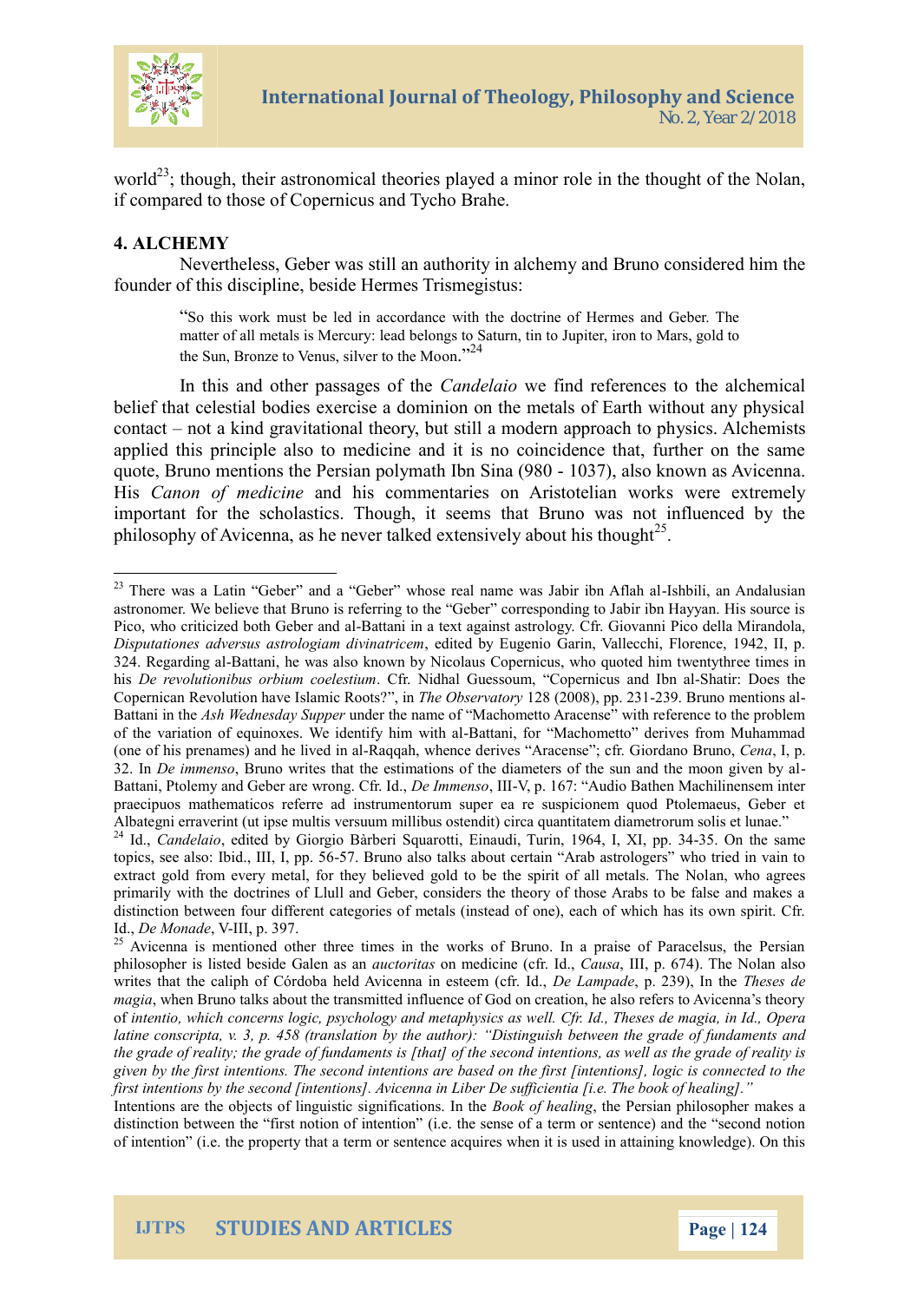

## **5. ISLAMIC PHILOSOPHY**

Beside Avicenna, Bruno mentions other two Muslim philosophers – this time presenting their theories in a more comprehensive way. One of them is Ibn Bajja (c. 1085 - c. 1138), the Latin Avempace. In *De immenso*, Bruno listed him beside the philosophers who supported the finiteness of the cosmos, as he claimed that the eight celestial sphere contains all the others and it is located *per se* at the end of the cosmos<sup>26</sup>. Of course, the Nolan summarized the theory of Avempace in order to criticize it: in his cosmology of infinity, the Aristotelian concept of a last celestial sphere, which cannot be contained by another body, is simply absurd.

Beside Avicenna and Avempace, Bruno knew quite well the Andalusian philosopher Ibn Rushd (1126 - 1198), also known as Averroes. Besides mentioning him quite often in his works, the Nolan was influenced in a consistent way by the thought of the Muslim philosopher of Córdoba. In the following pages, we make a detailed comparison on a theoretical level between these two authors and summarize the main points regarding the Averroism of the Nolan<sup>27</sup>.

In the Middle Ages, Averroes was called "the Commentator" by the scholastics because of his deep knowledge of the *Corpus Aristotelicum*. Despite of his critical attitude against peritatetics, the Nolan held the Arab philosopher in esteem for his wisdom:

"Despite the fact that he [Averroes] was Arab and could not understand Greek, he understood the Aristotelian doctrine better than any other known Greek author; and he would have understood even more, if he hadn't been so addicted to his god Aristotle."<sup>28</sup>

topic, see: Deborah L. Black, "Intentionality in Medieval Arabic Philosophy", in *Quaestio* 10 (2010), pp. 65- 81.

<sup>26</sup> Cfr. Giordano Bruno, *De Immenso*, I, pp. 223-224: "Avempace hispanus, cum Aristotele ultimum coelum octavam sphaeram intelligens stellarum fixarum advectricem, dicit illud esse in loco per accidens, idest, per superficiem proprii corporis convexam, qua septimam, idest, Saturni sphaeram immediate continet, medium respicit universi. […] Universum vero, sicut et ultimum coelum, est in loco per accidens, nempe non per id quod est extra, sed per id quod est intra: sicque concurrit aperte cum Avempace et Themistio, volens coelum iuxta tertiam significationem immediate esse in loco per superficiem extremam totius quod complectitur […]" Even Averroes is listed among those "peripatetics" ho claimed that the cosmos is finite. After all, Avempace has been one of his influences. Bruno does not criticise Averroes like in the case of Avempace, because he claimed

that "ultimum coelum, est in loco per accidens, nempe non per id quod est extra, sed per id quod est intra"; however, he does not share his view. The only "peripatetic" who is held in esteem by Bruno in this part of *De immenso* is Thomas Aquinas, although he was a finitist, too.

<sup>27</sup> Many academics already studied the relation between Bruno and Averroes. In the next pages, we summarize the most relevant contents of the following monographs and articles: Felice Tocco, *Le fonti*; Rita Sturlese, "«Averroe quantumque arabo et ignorante di lingua greca»: Note sull'Averroismo di Giordano Bruno", in *Giornale critico della filosofia Italiana* 71 (1992), pp. 248-275; Eugenio Canone, *Giordano Bruno lettore di Averroè*, in Carmela Baffioni (eds.), *Averroes and the Aristotelian Heritage*, Guida, Naples, 2004, pp. 211-247; Miguel Angel Granada, "Maquiavelo y Bruno: Religión civil y crítica del Cristianismo", in *Bruniana & Campanelliana* 4 (1998), pp. 343-368; Id., "«Esser spogliato dall'umana perfezione e giustizia». Nueva evidencia de la presencia de Averroes en la obra y en el proceso de Giordano Bruno", in *Bruniana & Campanelliana* 5 (1999), pp. 305-331; Id., *Giordano Bruno. universo infinito, unión con Dios, perfección del hombre*, Herder, Bacelona, 2002; Antonio Gagliardi, *Scritture e storia: Averroismo e Cristianesimo. Lorenzo de' Medici, Sperone Speroni, Torquato Tasso, Giordano Bruno*, Rubbettino, Soveria Mannelli, 1998; Id., *Averroismo nel Cinquecento. Da Leone Ebreo a Giordano Bruno*, in Matteo Palumbo & Antonio Saccone (eds.), *Tempo e memoria. Studi in ricordo di Giancarlo Mazzacurati*, Fridericiana Editrice Universitaria, Naples 2000; Gilberto Sacerdoti, *Sacrificio e sovranità. Teologia e politica nell'Europa di Shakespeare e Bruno*, Einaudi, Turin, 2002; Massimo Campanini, *Giordano Bruno e Averroè: Tematiche a confronto*, in Massimiliano Traversino (eds.), *Verità e dissimulazione*, pp. 45-61.

<sup>28</sup> Id., *Causa*, IV, pp. 715-716 (translation by the author). Bruno criticizes the philological approach of the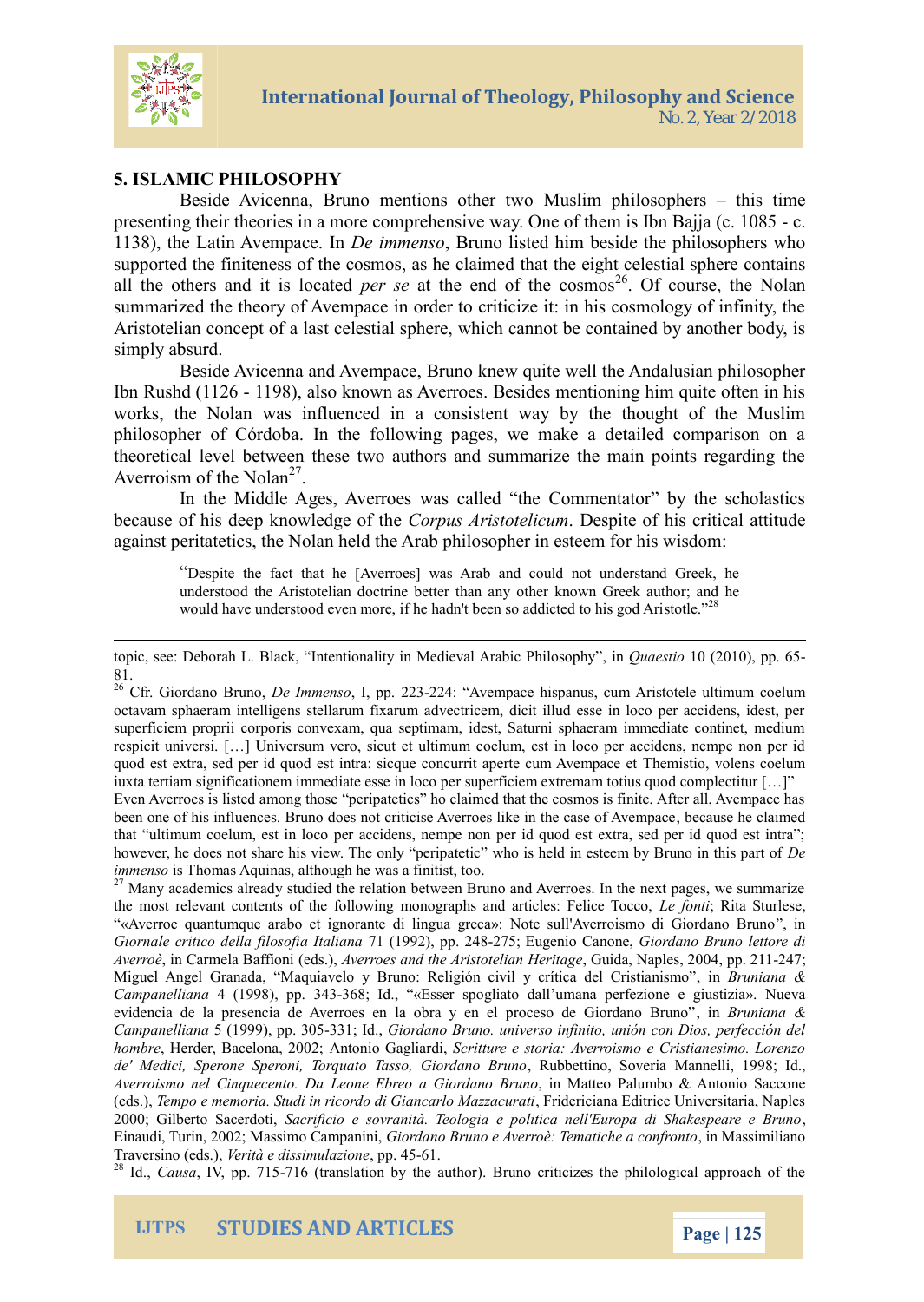## International Journal of Theology, Phi No. 2, Year 2/2018

While the other authors that we mentioned were know secondary sources (with the only exception of Avicenna, may read Latin translations of the commentaries of eAverroe weesd in f Giuntina edition have been found in the library of San Domer the Nolan used to study during his novitiate. Moreover, it is The Incoherence of they Invocorheesences he inmodentions in hetape probably read the Latin translation (dated 1327) of Calonym worked on commission for king Robert of Anjou.

Averroes Whetencoherence of the dredend retheephilosoph against the argeoment alig fwa contricized Greek philosophical doctrines to support the support of  $\alpha$ those of theologians; for example, to deefxemdhible helogatrine of denied the possibility of the eternity of the world. Averroes beween philosophical and theological doctrines like these according to him, they are basically linguistic problems, whi denominatism  $f_{\theta}^{2}$ ya Also Bruno agreed on the etermside of the w the argumen Gista  $\alpha$  and  $\alpha$  and the  $\alpha$  is undertake Averroes, though, he did not efforts to harmonize his philotshoopsheicoafl  **heics rtiion as whitehologians.** 

Leaving aside theological controversies, Brampoiand Ave of view on the function of religion: for both of them, religion for society, especially as regards its moral implications. The arenecessary politituchael parritrsciples offailwehnich roammenatural reason inspiration, especially in what is<sup>31</sup> $\alpha$  and meant obtain be meants the  $in$ The Expulsion of the Triwulm enchalme Beast acter of Jupiter says: that it [the triumphant behase ticlate on the f p ices] to have the ch what is excellent and dignifiend, a whis cheosens in the republic of the republic of the republic of the the the the the republic of the the the the tensor of the the tensor of the tensor of the tensor of the tensor of th worl<sup>3</sup>d. It is difficult to establish whether Averroes really in point, butiews ira ve the same. Bruno already talked about the in theh Wednesday Supper

humanist bich he considers less efficient than the philosophical one. A simular opinion has been expressed to h by Pico della Mirandola and later by Vincenzo Colle da Sarno, an earl LevergeGoiiosr, daBhroun, co.p. cit., -2000. v1e92r9/oes is also mentioned as a certain Ara that the theory of nature in your works [those of Onorio, the reincarnat show the most clear, pure, high and curious adoean bulls, epeet #GorGa@iloantoionamed yBruno  $the$  au)thor

<sup>29</sup>Cfr. Massimo ÇaGmi**pa**onalmio Bruno e AvSetroè , pp. 47

 $30$ Cfr. Giordano D Brummenso p. 228 Alchazeles arabs mahumetanus theologi quidam Christianorum didicer**e**ibroirrefersatgrabili**Phe**nilionnaophiae ]Algoanzterkais aeternitarios adducit argumentum ex eo, quod oporteret infinitos duodec trigesies circiter plures menses quam dies, quatuor sup a die goia diitvicibu simile argumentum contra immensitatem universi, et mundorum innumeral quam soles, et deinceps alia mille. In cuius puerilis argumenti et omnin alieni, soliontiloibobe estructionis desntersuocitoio quan meliciter la **Sed**ethoAsvehrance es stultitiam in iis, quae de minimi existentia et contemplatione dicta sunt,  $31$  AverroeTsh, Incoherence of the trinc. Simon beam den Bolerginho, minetrieve [http://www.muslimphilo](http://www.muslimphilosophy.com/ir/tt/)sophy.com/And/otu/t, 10h5e/0n8al2L0n1al7Ny.sodKnietnec:esthis online source is structured into chapters mafred ein odeoses not have page  $32$ Giordano BSmpuano, cilellli, p. 8r&na4 s(lation and hiota buid) the Diny Giordano Bruno and h view about the practical purpose of the -Irlelligpipo.u & 316a wfs., see also Ibid., I

IJTPS STUDIES AND ARTICLES Page 2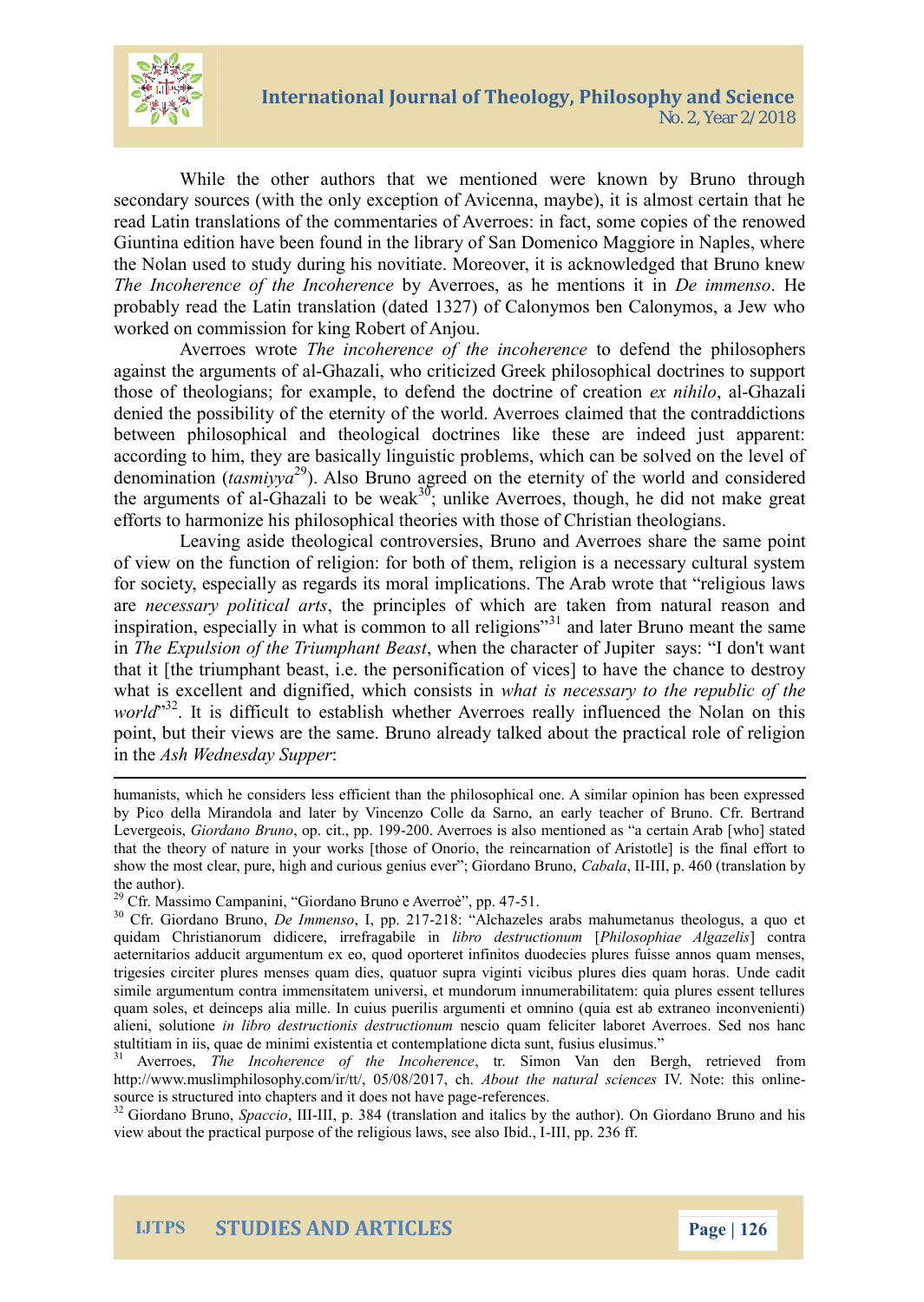

"[…] that's the reason why philosopher, pontiff and Muslim theologian al-Ghazali claimed that the purpose of [religious] laws isn't the pursuit of truth and speculation, but the goodness of social practice, the profit of civilization, the peaceful coexistence of peoples and the practice for a convenient human dialogue, the preservation of peace and the increase of republics."<sup>33</sup>

As Granada points out, here the Nolan quotes al-Ghazali, but this is just "a trick to mention *a contrario* the real source of Bruno, who's none other than Averroes, he who replied to al-Ghazali in the *Destructio destructionum* and developed the concept of religion which has been inherited by Bruno through the Latin translation of this work and the Averroistic tradition"<sup>34</sup>. Averroes was an *auctoritas* on Aristotelianism, but his own views were still considered to be dangerous by Christian theologians. Averroes got a bad reputation in the West especially after the condemnations of French bishop Tempier against Averroists in 1270 and 1277. We assume that Bruno intentionally replaced him with al-Ghazali, who had a better reputation among the Latins, to get some more attention. Anyway, shall not forget that the purpose of Bruno was mainly to claim that "the true, civil and well-educated philosophers always supported religions, because they knew that faith is required to rule rude peoples which shall be ruled"<sup>35</sup>.

On a practical level, the most effective religious dogma is the belief in life after death – without which religions would not even exist. That principle leads the believers to take a view to what comes after life and consequently behave in accordance with the religious law. Averroes talked about this topic when answering to al-Ghazali, who accused philosophers not to believe in resurrection. The Andalusian philosopher did not make clear if resurrection is corporeal or spiritual only, but he did not deny this dogma. He even supported its validity by stating that such a doctrine is attested by the gospels and by old pagan beliefs, as well<sup>36</sup> – not to agree with disbelievers, but rather to highlight that in different religions moral systems are grounded on the concept of resurrection:

"But the philosophers in particular, as is only natural, regard this doctrine as most important and believe in it most, and the reason is that it is conducive to an order amongst men on which man's being, as man, depends and through which he can attain the greatest happiness proper to him, for it is a necessity for the existence of the moral and speculative virtuess and of the practical sciences in men. They hold namely that man cannot live in this world without the practical sciences, nor in this and the next world without the speculative virtues, and that neither of these categories is perfected or completed without the practical virtues, and that the practical virtues can only become strong through the knowledge and adoration of God by the services prescribed by the laws of the different religions, like offerings and prayers and supplications and other such utterances by which praise is rendered to God, the angels, and the prophets."<sup>37</sup>



<sup>33</sup> Id., *Cena*, IV, p. 103 (translation by the author).

<sup>&</sup>lt;sup>34</sup> Cfr. Miguel Angel Granada, "Maquiavelo y Bruno", p. 356.

<sup>35</sup> Giordano Bruno, *De l'infinito, universo e mondi*, edited by Jean Seidengart, in Id., *Opere italiane*, v. 2, p. 52 (translation by the author).

<sup>36</sup> Cfr. Averroes, *The Incoherence of the Incoherence*, ch. *About the natural sciences* IV: "Having finished this question Ghazali begins to say that the philosophers deny bodily resurrection. This is a problem which is not found in any of the older philosophers, although resurrection has been mentioned in different religions for at least a thousand years and the philosophers whose theories have come to us are of a more recent date. The first to mention bodily resurrection were the prophets of Israel after Moses, as is evident from the Psalms and many books attributed to the Israelites. Bodily resurrection is also affirmed in the New Testament and attributed by tradition to Jesus. It is a theory of the Sabaeans, whose religion is according to Ibn Hazm the oldest." <sup>37</sup> Ivi.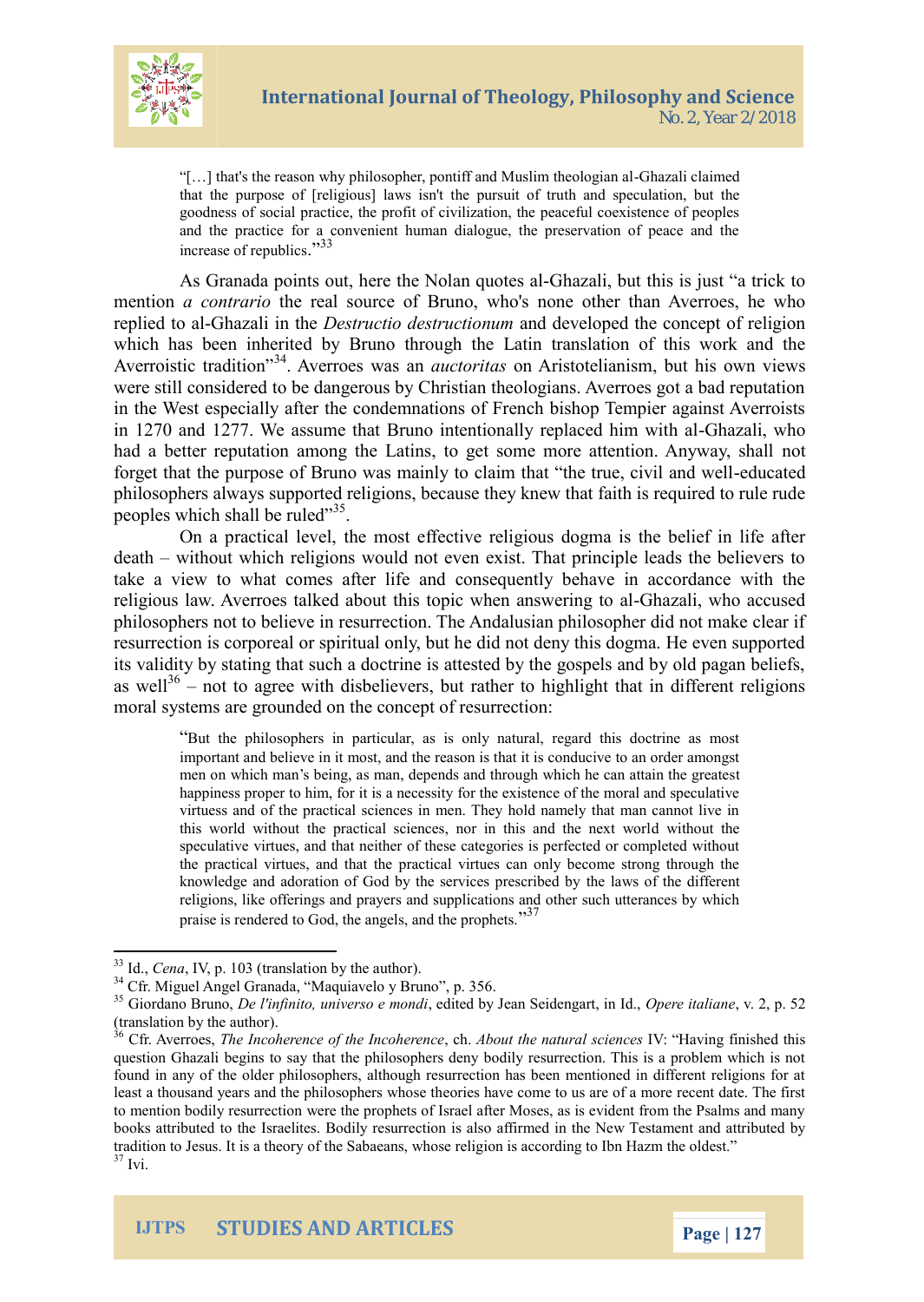

Bruno, who believed in the transmigration of the soul, could not use similar arguments to support his view on the practical role of religion. Anyway, as we have seen before, he stressed the necessity and importance of virtues – even though the principles he wanted to raise to the sky were not the three theological virtues of Christianity. Just like in the case of Averroes, Bruno and the theologians of his time had different views.

Another similarity between these two authors is that they both believed that philosophy makes it possible to conduct a (never-ending) process of improvement in the pursuit of happiness and perfection. However, in their opinion, only an élite of intellectuals is able to seek the truth using the philosophical method; furthermore, such a method shall not be applied by the common people, for it would only lead to misunderstandings. Averroes shared the same idea. On this topic, Bruno mentions the philosopher of Córdoba (again beside al-Ghazali) in *The Heroic Frenzies*:

"Here we can find nine reasons to explain why human mind is blind to the divine object [...] The fourth, which is explained in the following lines, isn't as unworthy as the one which arises from the habit to believe to false opinions of the common people, which is disregarded by the opinions of philosophers, or at least arises from the study of pseudophilosophies which are considered to be true by the moltitude as much as they are close to common sense. This habit is one of the greatest and hardest problems which can be found: because (as al-Ghazali and Averroes pointed out) it happens to them something similar to those who used to eat poison since childhood and youth and got used to it […] and, on the contrary, they refuse what has a good and sweet taste by nature."<sup>38</sup>

Common people get used to "eat poison": they base their own opinions on common sense, superstition and religion. Apart from their practical role, the Nolan considered religions to be far from the truth. In his view, the only "true religion" is the mythical cult of Hermes Trismegistus, whose wisdom was believed to be the source of the philosophy of Socrates and Plato. Though, only an élite of philosophers can recognize "what has a good and sweet taste" and "the Actaeons who are destined to contemplate the naked Diana are very rare"<sup>39</sup>: that's the reason why the "true arguments [...] are not disclosed by us to common people, but only to the wise men who have the key to understand the meaning of our speeches<sup>"40</sup>. The Nolan makes a distinction between a philosophical and a religious truth in the Averroistic way. As Rita Sturlese points out in her study, the Nolan "*inherits from Averroes the concept of theoretical inferiority of religion, even though he's aware of the need of it, or rather of its fundamental role for social life. […] His refusal to retract his philosophical arguments under request of the Inquisition was also a sign of loyalty to the teaching of Averroes*" <sup>41</sup>. In fact, before Bruno, also Averroes made a distinction between philosophers and common people (and theologians as a third category, as well) on the basis of their method of interpretation applied to the sacred scriptures. Philosophers can

<sup>&</sup>lt;sup>38</sup> Giordano Bruno, *Furori*, IV, pp. 344-347 (translation by the author). By this quote, it is possible that Bruno really believed that al-Ghazali's view was similar to that of Averroes, for some reason. The same poisonmetaphor can be found in other works of Bruno. Cfr. Id., *Acrotismus Camoeracensis*, in Id., *Opera latine* c*onscripta*, edited by Francesco Fiorentino, v. 1, p. 1, Domenico Morano, Naples, 1879, p. 58-59: "Sicut enim (adiicit illius Commentator Averroes) qui veneno vesci consueverunt, ea perhibentur facultate praediti, ut tum ipso tamquam proprio cibo reficiantur, tum consequenter quod caeteris est vitale, atque medicina, idipsum sibi exitiale experiantur." As Nicoletta Tirinnanzi points out, the same metaphor is present in other works of the Nolan (also without explicit reference to Averroes). Cfr. Id., *Furori*, p. 358, n. 51.

<sup>&</sup>lt;sup>39</sup> Id., *Furori*, II, p. 300 (translation by the author).

<sup>40</sup> Id., *Infinito*, I, p. 51 (translation by the author).

<sup>41</sup> Rita Sturlese, "Note sull'Averroismo di Giordano Bruno", p. 275 (translation by the author).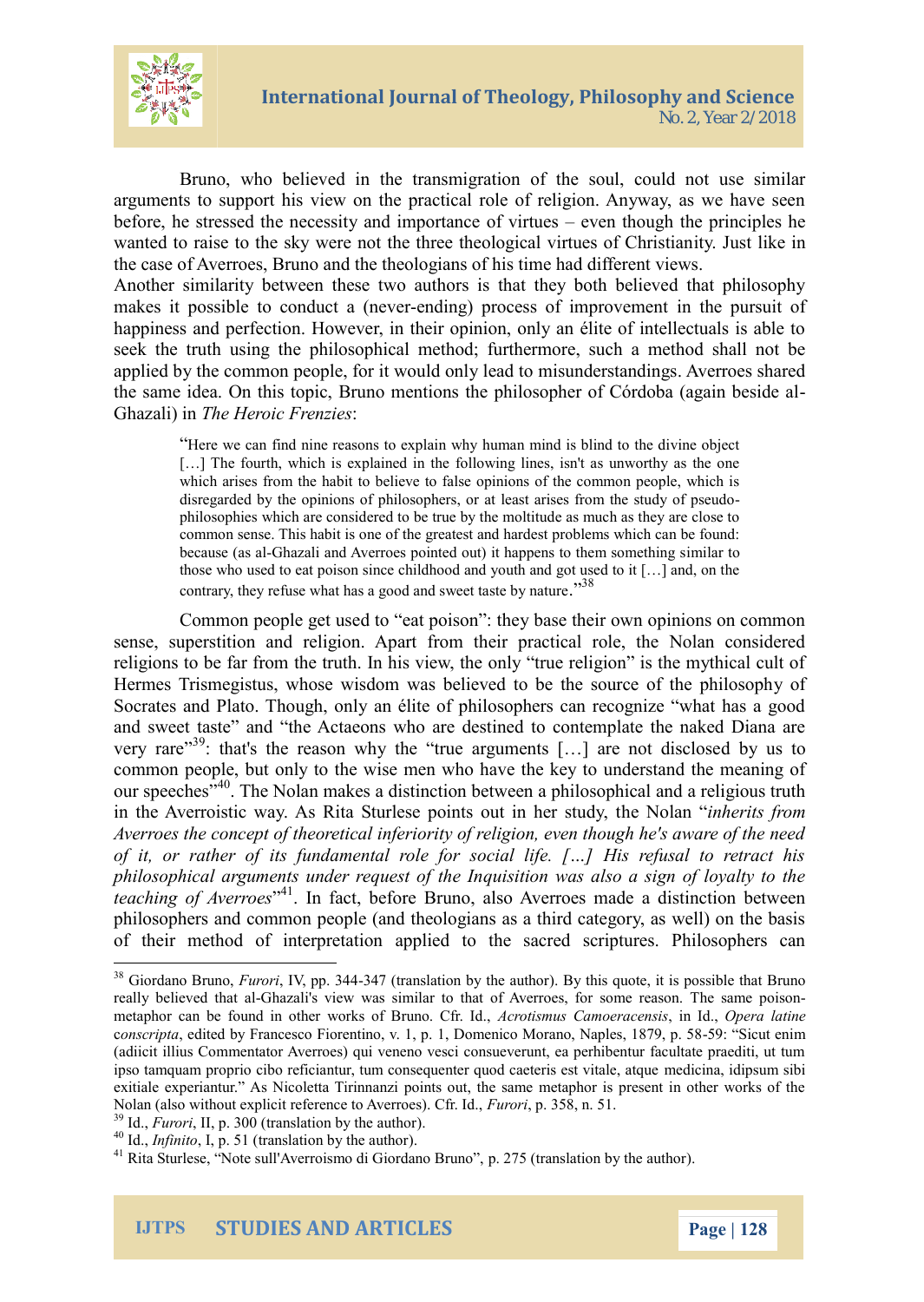understand the meaning of the text on a deepest level by applying the meaning of the text on a deepest level by appl In the hands of common people, the same method can  $m$  is understandings, for a balget to a product is a proper way:

[&] demonstrative method is too difficult for most men, even for t nature a sound understanding, although such men are very scarce questions with the masses inslitice the intoging of sominary animals, for which they are real poisons. Poisons, however, are relative, and animal is nourishment for another. The same applies to ideas in r there are ideas which arteyppeoics forme for but which are nourishment f another type. [&] But when the wicked and ignorant transgress an man for whom it is really poison, as if it were nourishment, there physician who through heist shciime neef wollheal that man, and for this r we have allowed ourselves to discuss this problem in such a book a

Here we can find the meeten polision and was later used by original meaning is slightly ndfial foat et the rehols op haifference between the two difference distribution o authors: AvermoAssewracsist, despite of the reputaticoem the eygot fr onwards. Unlike Bruno, he would have new tehr tahoeroeneyd whit hat the believed the trim both pothly pain id that of the Quran to be the sar harmonize them. It is not clear whether the Nolan misint Commentator or simply adapted intidistipsion babily unipsoms interpretation or simply adapted interpretation by the sense interpretation or simply adapted interpretation by an interpretation or simply adapted interpretatio is intentionae. Diethpis point of difference, Averroes is surel Islamic figure in relation to the thought of the Nolan.

### CONCLUSION

Averroism had an important role in the Wepsntoebabphy iloso more in the Renaissande, the ath  $M$  idd the Ages, when it was a phenomenon. Averroism must have had a remarkable influenc in the previous paragraph: tnot thoth of the doctrine in the doctrine of the intellecet am asyon have ction with his panthe assimina and the ideon-In fact, the philosophical system of the Nolan is based on according to this premise, God can know nothing else but H truth thælos roy, this doctrine has been strongly criticized by bish Aquinas, whose position about this topicatis intellies dusing contain to  $A$ verro $1\overline{3}$ tas

Beside Averroes and the authors that we medbioned in the previous pages,  $\theta$ know whether the Nolan knew other aspects of the Islamic tradition majority of the explicit references to figures and themes of  $t$ of Giordano Bruno. In conclusion, wpeccuane scafy Ith atm hiss couvide eat

the same goes for the most of European intellectuals in the Shias and Arabs beside Indians and other peoples of distant and the lifestyle of allsthese pheopole xotic in his eyes. Brund

IJTPS STUDIES AND ARTICLES Page 2

 $42A$ verroTehse, Incoherence of the hln $Z$ oherence

 $^{43}$ In hDse unitate intoenite $\alpha$ tuAsveor, This bansas Aquinas criticized the utAnverroistic theory and wrongly associated it to Averroes. Anyway, we make clear th never talked about two distinct truths, but abbyuto the is Fober Antonion format Petagin De Unitate IndelTemtmaso d'Aquino e la Bol@pheinonviern2t/  $\hat{p}$  2011 fil), pp.  $-890$ .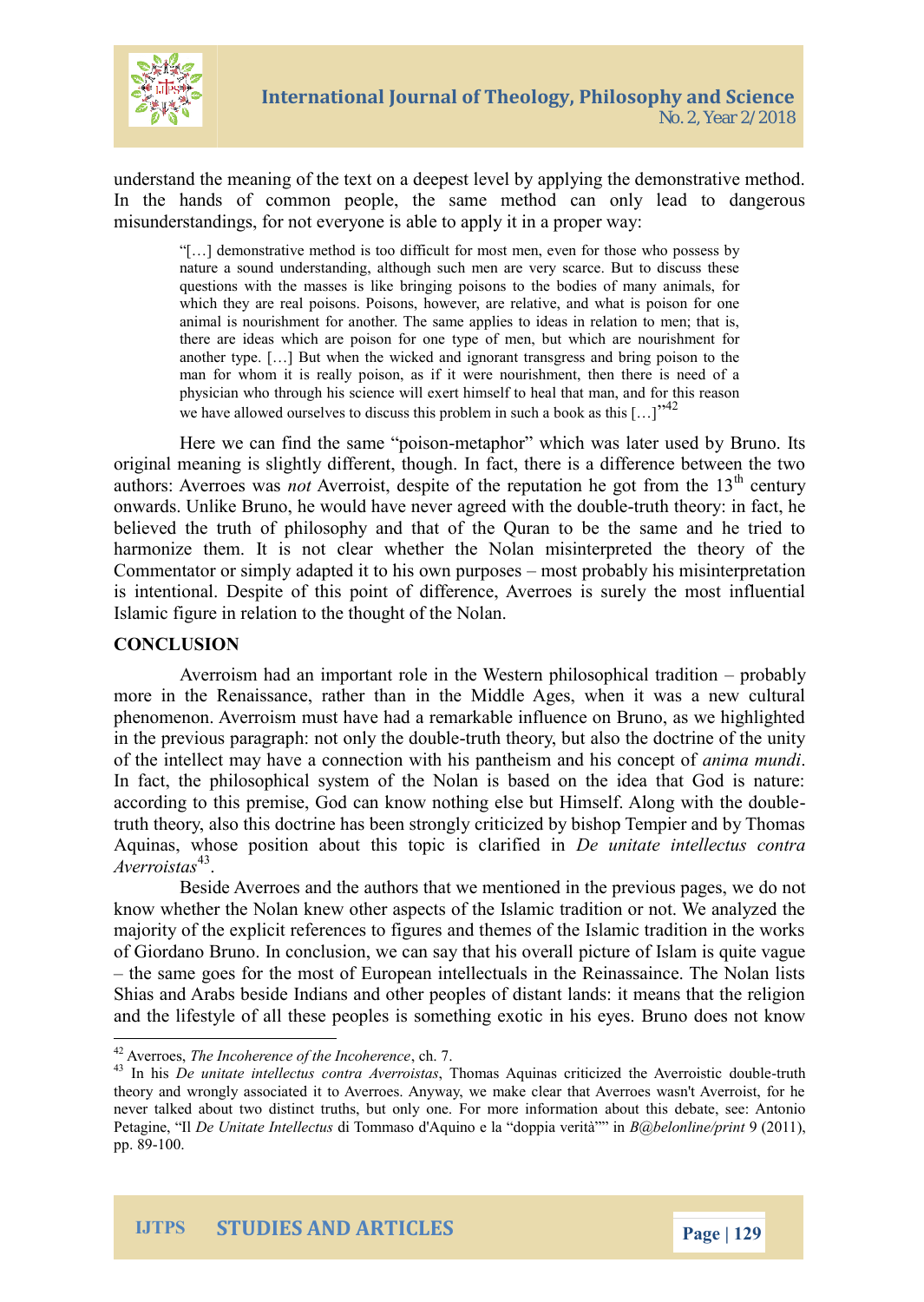into detail the Islamic doctrine and the only time that he me it to support the doctroined hoefoll beging

Nevertheless, Bruno showed a reamsaprekcatis leofinisela ensitcionuting which spread in the West: as we have seen before, he had polymaths like Geber, Avempace and Averroes (not to list the more interested in the scientifics aonfd the ils baomphoictar a baist pionent rather than to Islam and its doctrine. In the view of Bruno, the real tr religious truth is only relative, for the same scripture is in Muslims; those ocdiffee agets and conflictual that they give birth very different and conflictual cults, each of which have the m o  $s^4$ t<sup>4</sup>.

#### BIBLIOGRAPHY:

- [1]Averro Tebe Incoherence of the trin Soinhonnen Notaen demie Breedighin, onnet  $http://www.muslimphilo,s@bMQ8d@M7r/tt/$  $http://www.muslimphilo,s@bMQ8d@M7r/tt/$
- $[2B$ lack Deborlanhteln.t. ionality in Medieval Arianabuia e $B$ thilood  $B$  on  $\mathfrak{g}$  , pp. 65-81:
- $[3]$ Giordano BAroumodismus Camoeinadoop, seirsa latinmsec rojpta edited by F.

Ficemtino, v. 1, p. 1, Domenico Moration, Naples, 1879, pp. 53  $[4]_{-\alpha}$  , C, a bala del cavalloe dpiego asbeyo. Nicola BaOdpaelo en iitalmidae, Utet, Turin, 2013, 485; 405

- [5] \_ Candelaid by Giorgio Bàrberi Squa 604tti, Einaudi, Turin,
- $[6]_{\_\_}\$ D,e l'infinito, univeresobit**e** dmobynoUi. Seid**@pgae**rt,itanival**ou2**e, Utet,
- Turin, 2013,6pp. 7
- $[7]_{-\_}$  D,e lampade combinationi koolohuelrlaalmaatinsecrojpetalited b $\cdot$ Wittencloio  $v. 2, p. 2, Le M$ emmeer18 $P$ 90,  $327$ ; 225
- $[8]_{--}$  D,e la causa, principodicted tbuy no  $G$ iovanni Aq $\Omega$  plere certitaliane d., Utet, Turin, 204734,6pp. 591
- $[9]_{-\_}$ D,e monade, numeron elo $d$ pijegruar alaotinnsec rojpetalited by F. Fiorentino, v. 1, p. 2, Domenico Morano, Nap4l&4; 1879, pp. 323
- $[10]_\mathrm{\,-\,}$  D,e principiis rerum, eleminenk $\Omega$ bipseneat bænotinnssnergipetalited by Tocco
- Vitelli, v. 3, Le Monnier, FleGence, 1891, pp. 505  $[11]$  \_ De umbris idmealno $\Omega$  ppera laotines ctrotipe dited by ITmablating to, v. 2, p.
- 1, Domenico Morano, Na-p5es, 1886, pp. 1
- [12] \_\_ G, li eroici, feud otreid by Nicoletta Tirinnanzi, BUR, Milan, 2015;
- [13]\_\_La cena de leedetne driby Augusto Guzzo, Mondadori, Milan, 2012;
- $[14]_{--}$  S,pacciolad be estia tr,io endfiat one by Maria PiaO pēlemeeroitailmia ho2e,,
- Utet, Turin, 204430, 4 pp. 169
- $[15]_{--}$ , Theses de magia, in Id., Opera lat-Miceclons cr $8p$ the eMdoinendeby To  $Florence 189149p. 455$
- [16]Campanini M, aSsi**sindano** Bruno e Averroè: Te, mantidMhaes saincidina fr**onto** Traversino V(eerd sà) e dissimulazione. L'infinito di Giordano Bruno tra riforma religidos ace Domenicana Italiana 61 Naples, 2015, pp. 45
- [17]Canone Eugendano Bruno letto, reind C Awme en a è Baffive nir o e dsand
- the Aristotelia, nGheidia a gleaples, 2204074; pp. 211
- $[18]$ Ciliberto MGdbedano , Blanterza, BRaoime 2005;
- [19]evergeois Boeindranando, Brun Manuela Maadda Emdmitao, roF, Rome, 2013;
- [20]Gagliardi AANveenrioismo nel CinqueenemeEab.rGaDbardBamuon, cin Matteo [23]Palumbo & Antonio SalGecmone (e onsemonia. Studi in ricordo di Gian Mazzacu Fartidericiana Editrice Usni20@09i;taria, Naple

 $44$ Id.Cenalbid., IV, - $p$  $\phi$ 7tr $\phi$ 06 lation by )th Branthor defines the eChristian doctanic rine as  $p$ m other of all frau $\mathbb S$ psac, Gilibiri., Ipd. 238.